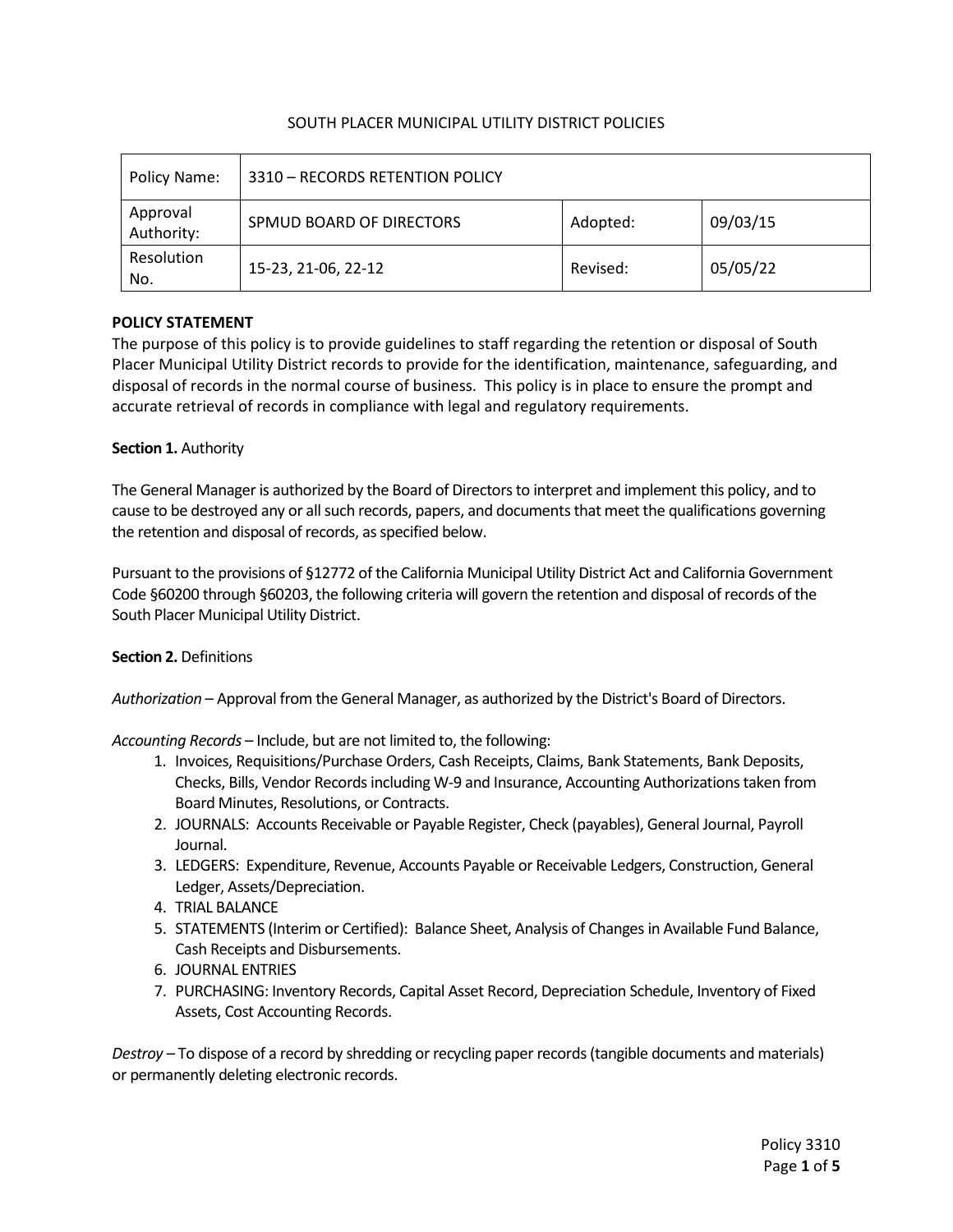*Destroy Securely –* To dispose of a confidential record by shredding, erasing, incinerating, or pulverizing it on site. Such records may be destroyed securely off site using a document shredding company approved by the General Manager, which maintains procedures to ensure the confidentiality of records prior to destruction.

*Payroll and Personnel Records* – Include but are not limited to the following:

1. Accident Reports, Injury Claims, Settlements, Applications, Employment Changes, Earnings Records, Wage and Garnishments Records, Insurance Records of Employees, Job Descriptions, Medical Histories, Retirements, Timecards, Performance Evaluations.

*Life* – The inclusive, operational, or valid dates of a document.

*Record* – Any "record" as defined in Government Code §60201, including any paper, bound book or booklet, card, photograph, drawing, chart, blueprint, map, tape, microfilm, or other document, issued by or received by the District, and maintained and used as information in the conduct of its operations

*Record Copy* – The official District copy of a document or file.

*Record Series* – A group of records generally filed together and having the same reference and retention value.

*Records Center* – The site selected for storage of inactive records.

*Records Disposal* – The planning for and/or the physical operation involved in the transfer of records to a Records Center or the authorized destruction of records pursuant to the approved Records Retention Schedule.

*Record Lifecycle* – The active period, inactive period, and final disposition period are three commonly used lifecycle terms. The active period will vary according to the record but is generally characterized as a record that is used or referred to frequently during the course of business and should be readily accessible. The inactive period is when the record's regular use declines or ends; however, the record is still required to be held. The final disposition is generally the end of the record's life when a final decision is made about the record.

*Records Retention Schedule* – The consolidated, approved schedule list of all District records which timetables the life and disposal of all records.

*Retention Code* – Abbreviation of retention action which appears on the retention schedule.

*Trigger Event* – A tangible or intangible barrier or occurrence which, once met, causes another **event** to occur.

*Vital Records* – Records which, because of the information they contain, are essential to the resumption and/or continuation of operations, the recreation of legal and financial status of the District, in case of a disaster, or the fulfillment of obligations to bondholders, customers, and employees.

Vital records include but are not limited to the following:

1. Agreements, Annexations and Detachments, As-built Drawings, Audits, Contract Drawings, Customer Statements, Deeds, Depreciation Schedule, Disposal of Surplus & Excess Property, District Insurance Records, Easements, Encroachment permits, Facility improvement plans, Personnel Records, Individual Claims/Settlements, Inventory, Journal Vouchers, Ledgers,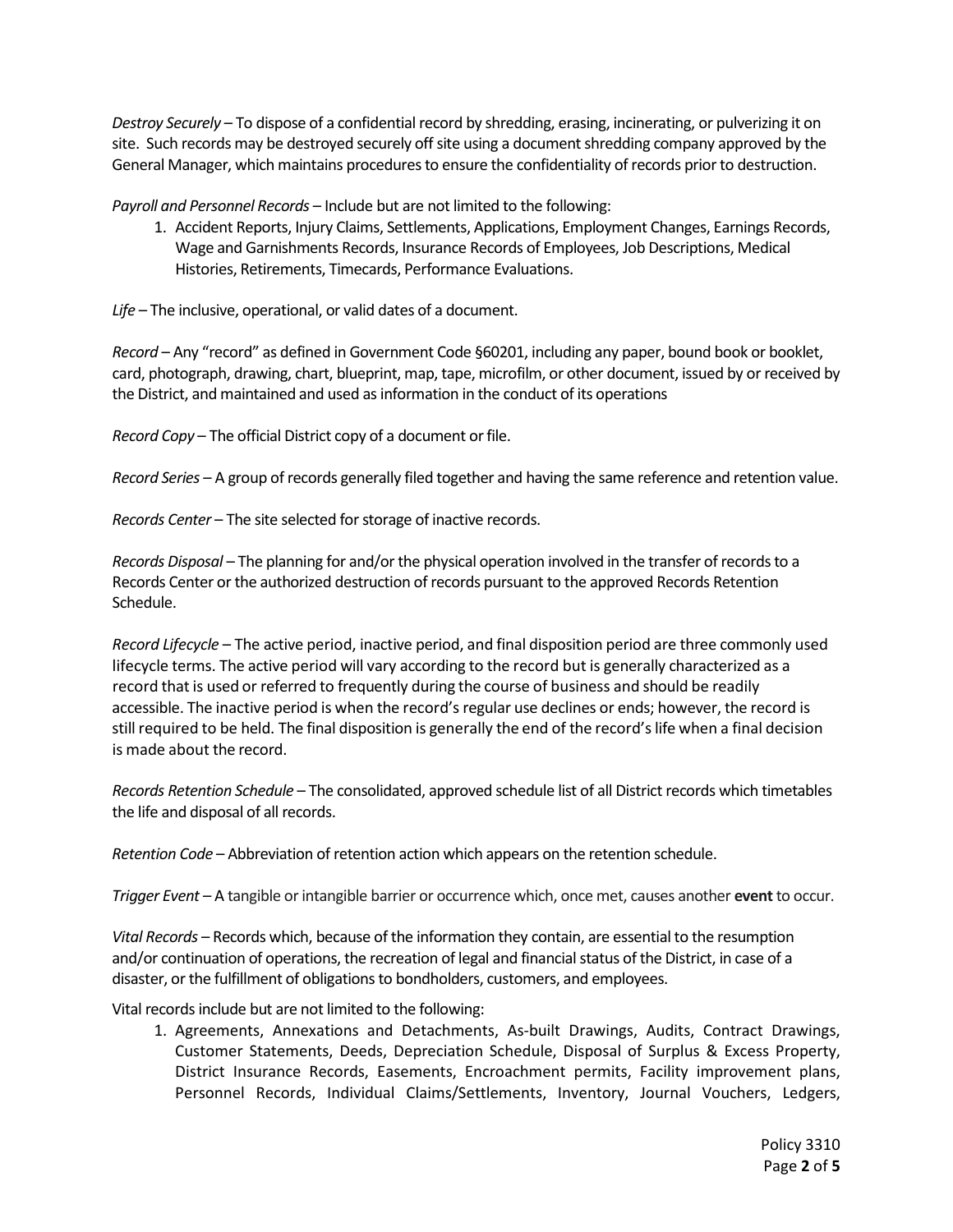Licenses & Permits (to operate), Loans & grants, Maps, Minutes of Board Meetings, Resolutions, Ordinances, Payroll registers, Policies, Rules & Regulations, Purchase Orders & Requisitions.

#### **Section 3.** Storage of Records

Proper storage of records in all stages of a record's lifecycle, regardless of format, effectively utilizes resources, aids in the allocation of space, and reduces liability and cost to the District. District records should only be stored on approved devices and in appropriate storage locations (See Appendix A *Document Storage Requirements*).

State laws generally preclude the destruction of a public record less than two years old unless the record has been reproduced in some manner, properly stored, and is available for public disclosure to the same extent as the original. Accordingly, the District's Electronic Content Management System (ECMS) shall be the official repository used to retain and store electronic copies of District records. No page of any record shall be destroyed if the page cannot be reproduced electronically with full legibility. Every irreproducible page shall be permanently preserved for the applicable retention period set forth below. Every reproduction made pursuant to this section shall be deemed to be an original record.

#### **Section 4.** Duplicate Records

Duplicate records, papers and documents may be destroyed at any time without the necessity of Board authorization or copying to photographic or electronic media.

**Section 5.** Records Prepared in a Manner other than Pursuant to State or Federal Statute

Originals of records, papers, and documents more than two years old that were prepared or received in any manner other than pursuant to State or Federal statute may be destroyed without the necessity of copying to photographic or electronic media.

## **Section 6.** Destruction

Record disposition applies to all records, regardless of the physical form or location of the record. At the conclusion of a record's retention period, the record shall be disposed of in accordance with this Policy. Unless the document is retained permanently, records shall be destroyed (recycled or deleted) or destroyed securely (shredded, erased, incinerated, or pulverized). Records that are securely destroyed shall either be done under the supervision of another employee or by an approved agency.

The records classification and retention periods outlined in this Policy constitute legal authority for retention and disposal of official records. No record shall be destroyed until it has met the minimum retention period and destruction has been authorized. If this Policy does not include a particular record series, contact the Administrative Services Manager for assistance.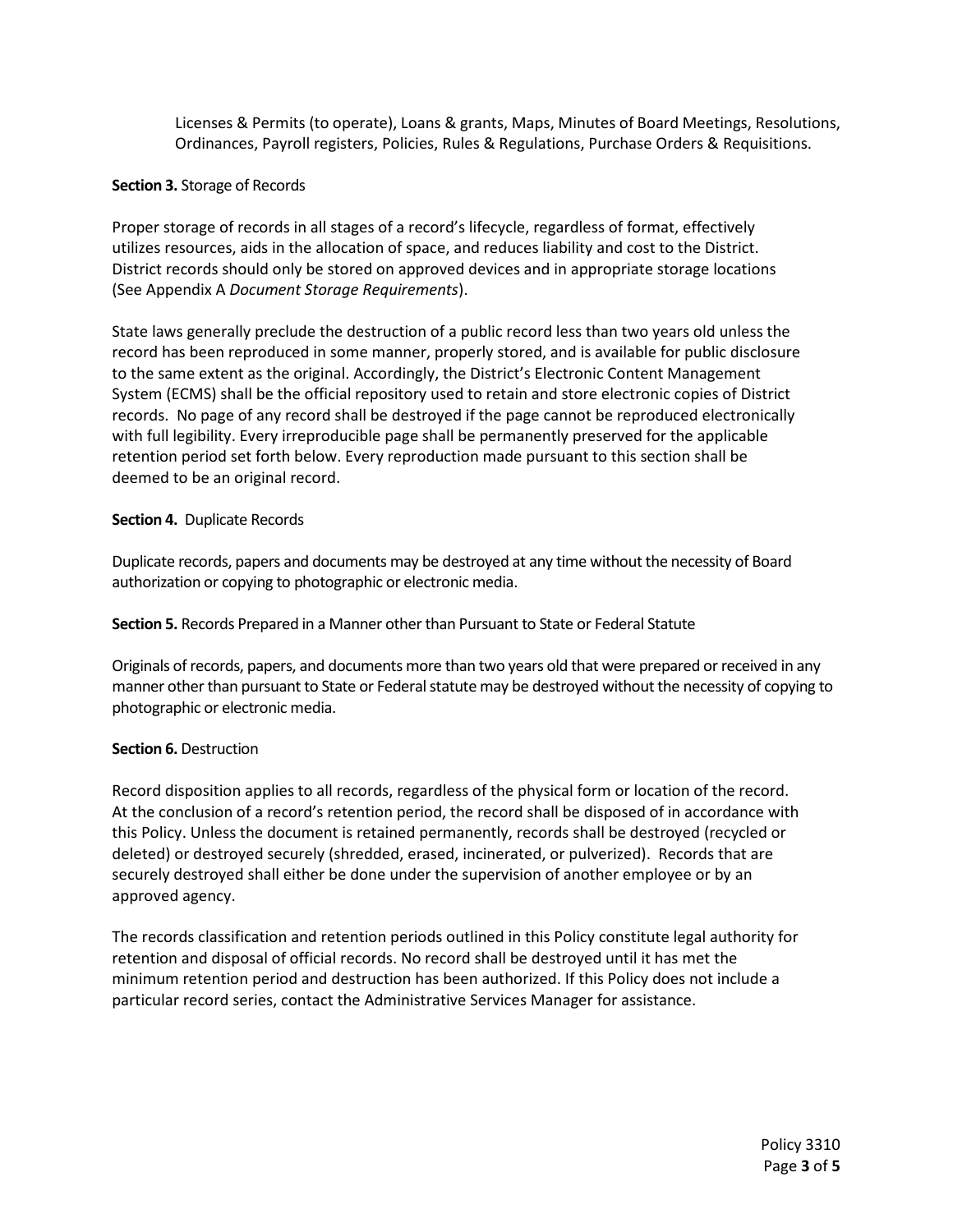## **Section 7.** Records Hold

When a District employee receives notice of an existing or anticipated lawsuit, that notice shall be immediately communicated to the District's General Counsel. Upon notice of existing or anticipated litigation or upon request for investigative or review purpose, the District's General Counsel shall initiate a record hold to suspend operation of the applicable record retention period for such records that may be related to the lawsuit or claim.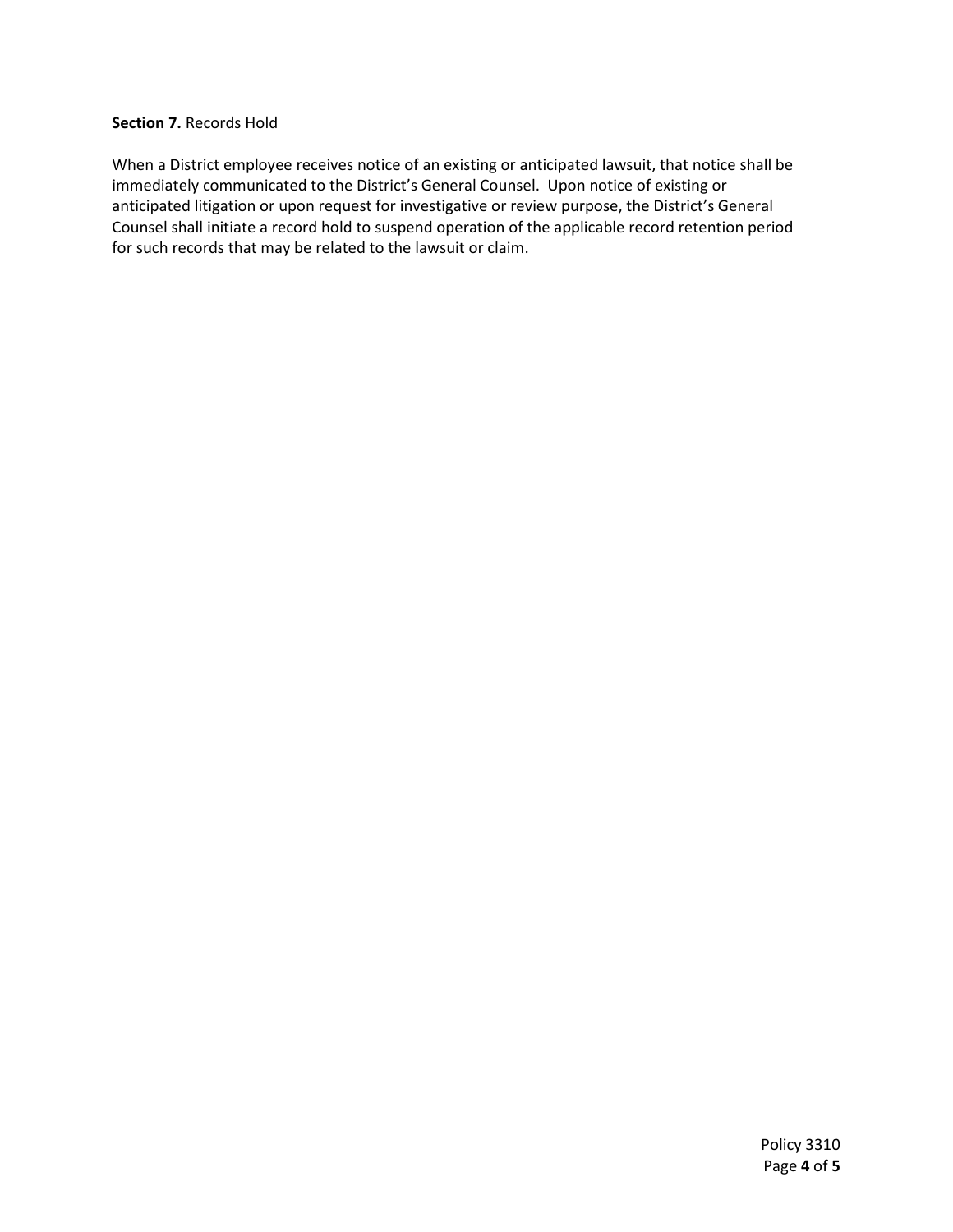# **Appendix A Document Storage Requirements**

| <b>System</b>                                                                                                                                                                                                                                                                                   | <b>Lifecycle</b>                                                                                 | <b>Retention Standard</b> |  |  |  |  |  |
|-------------------------------------------------------------------------------------------------------------------------------------------------------------------------------------------------------------------------------------------------------------------------------------------------|--------------------------------------------------------------------------------------------------|---------------------------|--|--|--|--|--|
| Laserfiche (ECMS)                                                                                                                                                                                                                                                                               | Active/Inactive<br>+ 5 Years                                                                     |                           |  |  |  |  |  |
| Laserfiche is recommended for records that are accessed by staff frequently and for records with long<br>retention periods.                                                                                                                                                                     |                                                                                                  |                           |  |  |  |  |  |
| <b>Network Folders</b>                                                                                                                                                                                                                                                                          | Active/Inactive                                                                                  | - 5 Years                 |  |  |  |  |  |
| Network folders are recommended for files that are extremely large and may be difficult to work with<br>in an alternate storage location as well as records that require internal sharing but where<br>collaboration and versioning are not needed.                                             |                                                                                                  |                           |  |  |  |  |  |
| <b>OneDrive</b>                                                                                                                                                                                                                                                                                 | Active                                                                                           | - 5 Years                 |  |  |  |  |  |
|                                                                                                                                                                                                                                                                                                 | OneDrive is recommended for documents where minimal sharing and collaboration is required.       |                           |  |  |  |  |  |
| <b>SharePoint</b>                                                                                                                                                                                                                                                                               | Active                                                                                           | - 2 Years                 |  |  |  |  |  |
|                                                                                                                                                                                                                                                                                                 | SharePoint is recommended for collaboration and frequent internal and external document sharing. |                           |  |  |  |  |  |
| Software/Database                                                                                                                                                                                                                                                                               | Active/Inactive                                                                                  | - 5 Years                 |  |  |  |  |  |
| Case management software, workflow systems, and databases should not be used for long term<br>storage of records. These records should be migrated into or integrated with Laserfiche to ensure<br>adequate preservation of the records.                                                        |                                                                                                  |                           |  |  |  |  |  |
| Internet/Intranet                                                                                                                                                                                                                                                                               | <b>Duplicates</b>                                                                                | N/A                       |  |  |  |  |  |
| The Internet and Intranet should only contain duplicate copies of records, and links to the official copy<br>shall be provided wherever possible.                                                                                                                                               |                                                                                                  |                           |  |  |  |  |  |
| <b>Email</b>                                                                                                                                                                                                                                                                                    | Active                                                                                           | - 2 Years                 |  |  |  |  |  |
| Records contained in emails shall be moved to an alternate location and stored based on their<br>content and the associated retention period.                                                                                                                                                   |                                                                                                  |                           |  |  |  |  |  |
| <b>Text Messages</b>                                                                                                                                                                                                                                                                            | Active                                                                                           | -2 Years                  |  |  |  |  |  |
| Records contained in text messages shall be moved to an alternate location and stored based on their<br>content and the associated retention period. For assistance migrating and preserving text messages<br>located on a personal device, please contact the Administrative Services Manager. |                                                                                                  |                           |  |  |  |  |  |
| <b>Local Machine</b>                                                                                                                                                                                                                                                                            | Active                                                                                           | N/A                       |  |  |  |  |  |
| Only drafts, duplicates and transitory documents shall be stored on a desktop or C: Drive.                                                                                                                                                                                                      |                                                                                                  |                           |  |  |  |  |  |
| <b>External Media</b>                                                                                                                                                                                                                                                                           | N/A<br>Active                                                                                    |                           |  |  |  |  |  |
| Only drafts, duplicates and transitory documents shall be stored on an external media device such as<br>a flash drive, CD, DVD, or external hard drive.                                                                                                                                         |                                                                                                  |                           |  |  |  |  |  |
| <b>Onsite Physical Storage</b><br>Active<br>- 5 Years                                                                                                                                                                                                                                           |                                                                                                  |                           |  |  |  |  |  |
| Physical records that are cost prohibitive to digitize due to limited need for access, a short retention<br>period, or media type may be stored onsite in the Record Center.                                                                                                                    |                                                                                                  |                           |  |  |  |  |  |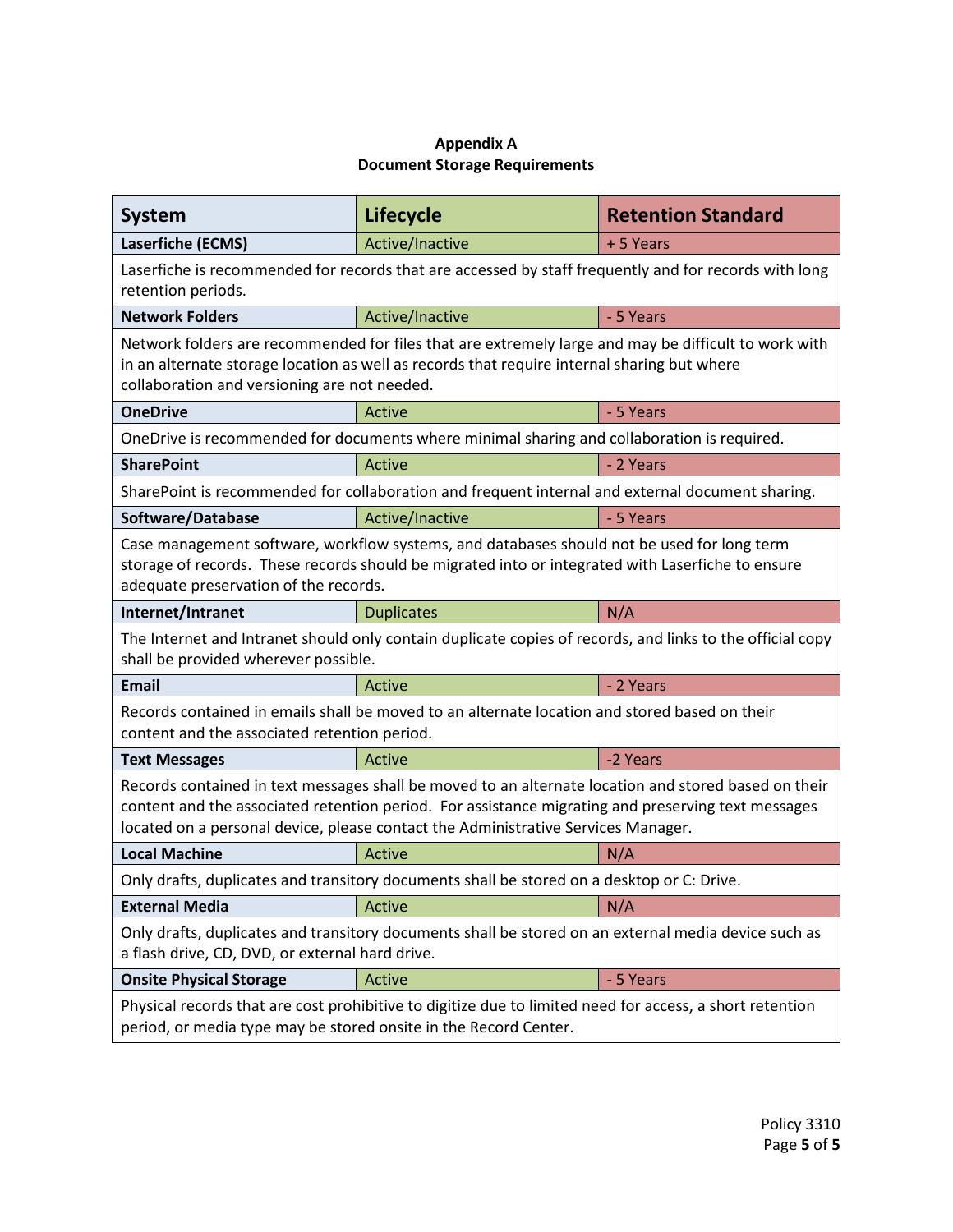| <b>Series</b> | <b>Title or Description</b>                                                                                                                  | <b>Retention Period</b>                        | <b>Trigger Event</b>                                                              | <b>Retain or</b><br><b>Destroy</b>                                                                                                | <b>Statue</b>                                                                                                   |  |
|---------------|----------------------------------------------------------------------------------------------------------------------------------------------|------------------------------------------------|-----------------------------------------------------------------------------------|-----------------------------------------------------------------------------------------------------------------------------------|-----------------------------------------------------------------------------------------------------------------|--|
| A.01          | Board Minutes, Ordinances & Resolutions                                                                                                      | Permanent                                      | N/A                                                                               |                                                                                                                                   | GC §60201(d)(2); GC §60201(d)(3)                                                                                |  |
| A.02          | Board Agendas, Staff Reports, & Supplemental<br>Materials                                                                                    | Permanent                                      | N/A                                                                               | $\mathbf{I}$                                                                                                                      | GC §60201 et seq                                                                                                |  |
| A.03          | Election Records including Oaths of Office                                                                                                   | Permanent                                      | N/A                                                                               | $\mathbf{I}$                                                                                                                      | GC §60201 et seq                                                                                                |  |
| A.04          | Fair Political Practice Commission (FPPC) Filings:<br>Form Series 400, 700, & 800 and Campaign<br>Statements                                 | 7 years                                        | <b>Filing Date</b>                                                                | <b>DS</b>                                                                                                                         | GC §81009(a-g)                                                                                                  |  |
| A.05          | Redistricting Records                                                                                                                        | Permanent                                      | N/A                                                                               | $\mathbf{I}$                                                                                                                      | GC §60201(d)(1)                                                                                                 |  |
| A.06          | <b>Public Record Requests</b>                                                                                                                | 2 years                                        | Request completion                                                                | D                                                                                                                                 | GC §60201(d)(5)                                                                                                 |  |
| A.07          | Claims against the District                                                                                                                  | 5 years                                        | Settlement date                                                                   |                                                                                                                                   | CCP §337; GC §911.2; GC §60201(d)(4)                                                                            |  |
| A.08          | Records affecting Title to Real Property or Liens<br>Thereof                                                                                 | 7 years                                        | Disposal of property or removal of lien                                           | <b>DS</b>                                                                                                                         | GC §60201(d)(8)                                                                                                 |  |
| A.09          | Contracts, Agreements, and Leases                                                                                                            | 10 years                                       | Contract expiration date                                                          | <b>DS</b>                                                                                                                         | CCP §337; CCP §337.1(a); CCP §337.15; CCP<br>§343; GC §60201(d)(9)                                              |  |
| A.10          | <b>Unsuccessful Bids and Proposals</b>                                                                                                       | 2 years                                        | Close of solicitation period                                                      | <b>DS</b>                                                                                                                         | GC §60201(d)(11)                                                                                                |  |
| A.11          | <b>Accounting and Banking Records</b>                                                                                                        | 10 years                                       | Completion of transaction and/or project                                          | DS                                                                                                                                | IRS Reg §31.6001-1(e)(2); 26 CFR §1.6001-1(e);<br>R&T §19530; R&T §19530; GC §60201(d)(7);<br>GC §60201 (d)(12) |  |
| A.12          | Budget, Audit, Rate Study, Salary Study, Nexus Study<br>and other Financial Reports and Schedules                                            | Permanent                                      | N/A                                                                               | $\mathbf{I}$                                                                                                                      | GC §60201(d)(10)                                                                                                |  |
| A.13          | Payroll Records                                                                                                                              | 10 years                                       | Date of Payment                                                                   | <b>DS</b>                                                                                                                         | GC §60201(d)(12); 29 CFR §1627.3                                                                                |  |
| A.14          | <b>Personnel Records</b>                                                                                                                     | 4 years                                        | Separation and/or employee & beneficiary<br>no longer receiving retiree benefits. | <b>DS</b>                                                                                                                         | GC §12946; GC §60201(d)(12); 29 CFR §1627.3                                                                     |  |
| A.15          | Recruitment Records including Employment<br>Applications, Interview Schedules and Notes, and<br><b>Candidate Letters</b>                     | 2 years                                        | End of recruitment                                                                | <b>DS</b>                                                                                                                         | 29 CFR §1602.31; 29 CFR §1627.3(b)(ii); GC<br>§12946                                                            |  |
| A.16          | Utility Customer Information System                                                                                                          | 3 years                                        | <b>Account Closure</b>                                                            | DS                                                                                                                                | GC §60201 et seq                                                                                                |  |
| A.17          | Utility Billing Correspondence                                                                                                               | 3 years                                        | <b>Account Closure</b>                                                            | <b>DS</b>                                                                                                                         | GC §60201 et seq                                                                                                |  |
| A.18          | <b>Delinguent Assessment Records</b>                                                                                                         | 7 years                                        | Lien date                                                                         | <b>DS</b>                                                                                                                         | GC §60201 et seg                                                                                                |  |
| D.01          | Documents with lasting Historical, Administrative,<br>Legal, Fiscal, or Research Value.                                                      | Permanent                                      | N/A                                                                               | $\mathbf{I}$                                                                                                                      | GC §60201(d)(10)                                                                                                |  |
| D.02          | Policies and Procedures including correspondence,<br>operational reports and information upon which<br>District policy has been established. | 10 years                                       | Superseded or Inactive                                                            | <b>DS</b>                                                                                                                         | GC §60201(d)(10)                                                                                                |  |
| D.03          | <b>Grant Administration and Project Records</b>                                                                                              | Grant requirement but<br>not less than 7 years | Life of the Grant                                                                 | 21 CFR §1403.36(i)(11); 21 CFR §1403.42(b); 24<br><b>DS</b><br>CFR §85.42; 24 CFR §91.105(h); 24 CFR<br>570.502(b); 29 §CFR 97.42 |                                                                                                                 |  |
| D.04          | Correspondence and Publications                                                                                                              | 2 years                                        | Creation                                                                          | D                                                                                                                                 | GC §60201 et seq                                                                                                |  |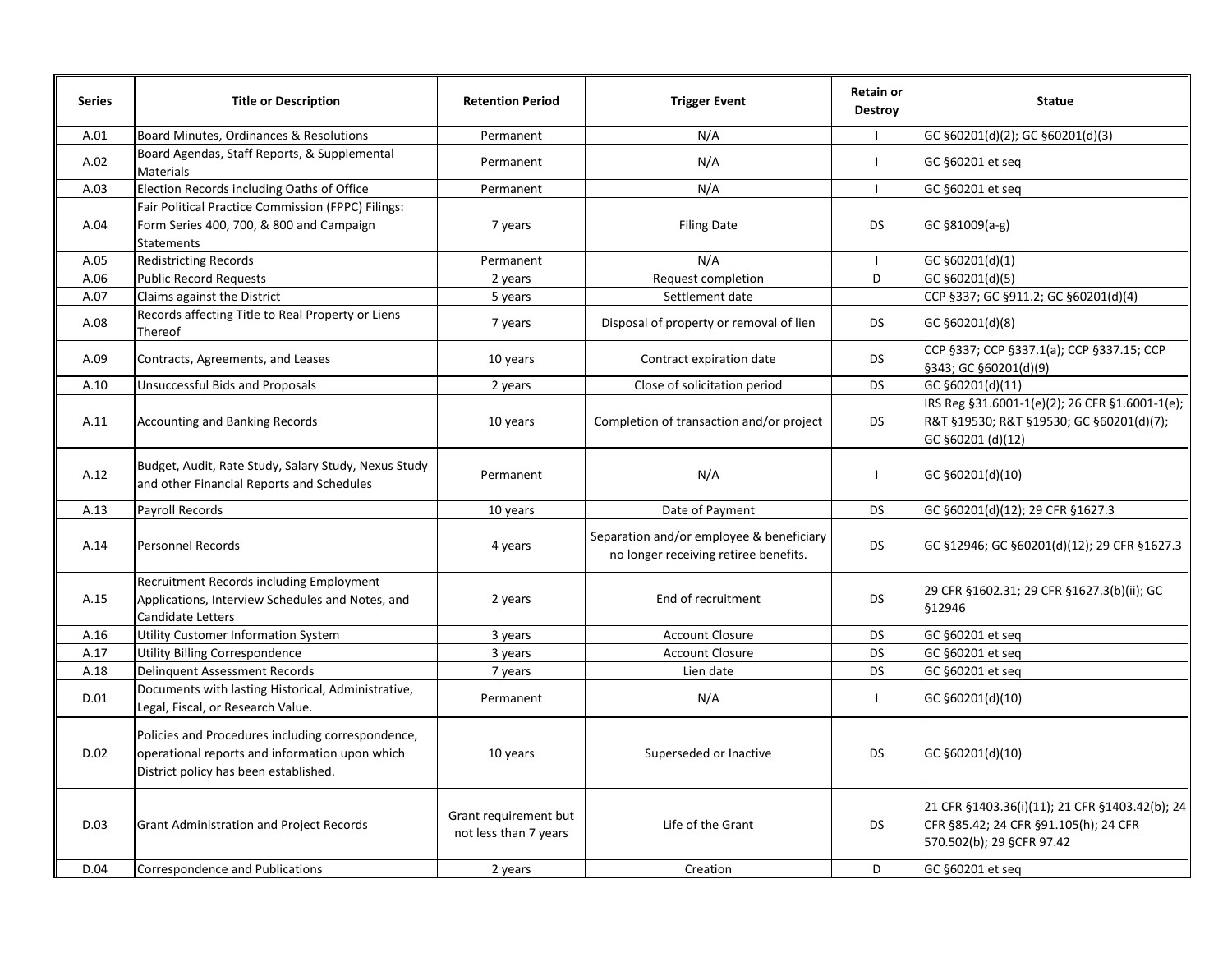| F.01 | Accident & Injury Reports                                                              | 30 years                                                                                                                                                        | Date of incident              | <b>DS</b> | GC §60201 et seq                                     |
|------|----------------------------------------------------------------------------------------|-----------------------------------------------------------------------------------------------------------------------------------------------------------------|-------------------------------|-----------|------------------------------------------------------|
| F.02 | Cal OSHA Records                                                                       | Regulatory Inspection<br>Reports, Citations,<br>Log 200 & 300: 7 years<br><b>Employee Medical and</b><br><b>Exposure Monitoring: 30</b><br>years                | Inspection date               | <b>DS</b> | 8 CCR §3203(b)(1); 8 CCR §3204(d)(1); LC<br>§6429(c) |
| F.03 | <b>Commercial Driver Program</b>                                                       | 5 years                                                                                                                                                         | Completion date               | <b>DS</b> | 29 CFR §1627.3(b)(v); 49 CFR 653.71                  |
| F.04 | Training Records including Ethics and Harassment<br><b>Prevention certificates</b>     | 5 years                                                                                                                                                         | <b>Completion of Training</b> | DS        | GC §60201 et seq; GC §53235.2(b)                     |
| F.05 | Regulatory Permits & Records                                                           | 15 years                                                                                                                                                        | Creation                      | D         | GC §60201(d)(10)                                     |
| F.06 | <b>Equipment Ownership and Maintenance Records</b>                                     | 2 years                                                                                                                                                         | Surplus of the Equipment      | <b>DS</b> | GC §60201 et seg                                     |
| T.01 | Construction Project Records including bids,<br>accounting records, and correspondence | 10 years                                                                                                                                                        | Project award                 | <b>DS</b> | GC §60201(d)(6)                                      |
| T.02 | <b>As-Built Construction Plans</b>                                                     | Permanent                                                                                                                                                       | N/A                           |           | GC §60201(d)(6)                                      |
| T.03 | <b>Easement Records</b>                                                                | Permanent                                                                                                                                                       | N/A                           |           | GC §60201(d)(8)                                      |
| T.04 | <b>Bills of Sale</b>                                                                   | Permanent                                                                                                                                                       | N/A                           |           | GC §60201(d)(8)                                      |
| T.05 | <b>Work Orders</b>                                                                     | Permanent                                                                                                                                                       | N/A                           |           | GC §60201(d)(6)                                      |
| T.06 | <b>Inspection Records</b>                                                              | Permanent                                                                                                                                                       | Project completion            | D         | GC §60201(d)(6)                                      |
| T.07 | <b>Standard Specifications</b>                                                         | Permanent                                                                                                                                                       | N/A                           |           | GC §60201(d)(10)                                     |
| T.08 | Sewer Code                                                                             | Permanent                                                                                                                                                       | N/A                           |           | GC §60201(d)(2)                                      |
| T.09 | Server Backups                                                                         | All Revisions - 2 days<br>Daily Revisions - 5 days<br>Weekly Revisions - 3<br>weeks<br>Monthly Revisions - 12<br>months<br><b>Annual Revisions - 7</b><br>years | Creation                      | <b>DS</b> | GC §60201 et seg                                     |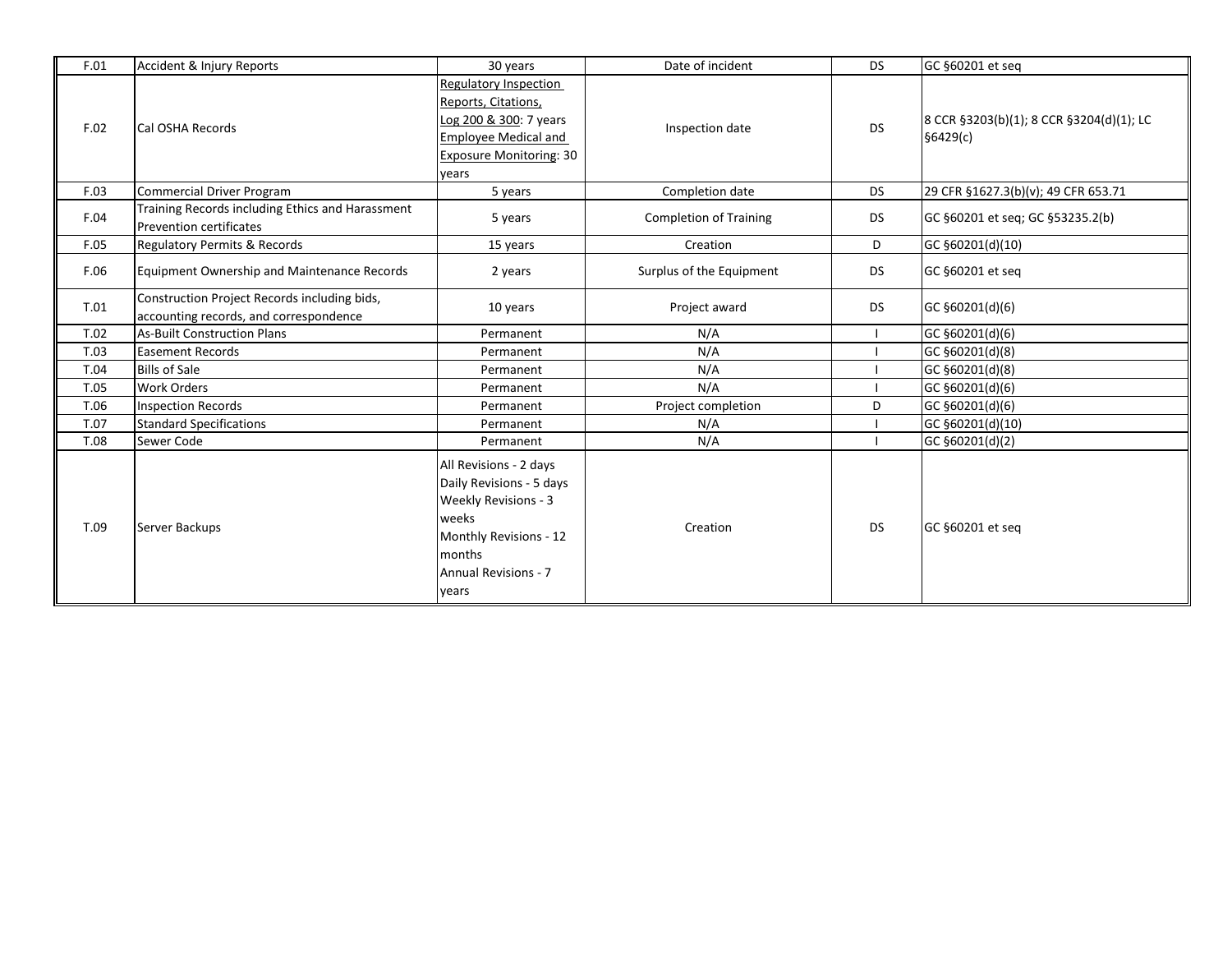Date of Inventory:

<u>and the state of the state of the state of the state of the state of the state of the state of the state of the state of the state of the state of the state of the state of the state of the state of the state of the state</u>

Completed By:

| Record<br>Series #* | Title or Descprition*                                                                                               | Quantity | Retention<br>Period* | Trigger Event* | 1st<br>Applicable | Last<br>Applicable<br>Trigger Date Trigger Date Notes |  |
|---------------------|---------------------------------------------------------------------------------------------------------------------|----------|----------------------|----------------|-------------------|-------------------------------------------------------|--|
|                     |                                                                                                                     |          |                      |                |                   |                                                       |  |
|                     |                                                                                                                     |          |                      |                |                   |                                                       |  |
|                     |                                                                                                                     |          |                      |                |                   |                                                       |  |
|                     |                                                                                                                     |          |                      |                |                   |                                                       |  |
|                     |                                                                                                                     |          |                      |                |                   |                                                       |  |
|                     |                                                                                                                     |          |                      |                |                   |                                                       |  |
|                     |                                                                                                                     |          |                      |                |                   |                                                       |  |
|                     |                                                                                                                     |          |                      |                |                   |                                                       |  |
|                     |                                                                                                                     |          |                      |                |                   |                                                       |  |
|                     |                                                                                                                     |          |                      |                |                   |                                                       |  |
|                     |                                                                                                                     |          |                      |                |                   |                                                       |  |
|                     |                                                                                                                     |          |                      |                |                   |                                                       |  |
|                     |                                                                                                                     |          |                      |                |                   |                                                       |  |
|                     |                                                                                                                     |          |                      |                |                   |                                                       |  |
|                     |                                                                                                                     |          |                      |                |                   |                                                       |  |
|                     |                                                                                                                     |          |                      |                |                   |                                                       |  |
|                     |                                                                                                                     |          |                      |                |                   |                                                       |  |
|                     |                                                                                                                     |          |                      |                |                   |                                                       |  |
|                     |                                                                                                                     |          |                      |                |                   |                                                       |  |
|                     |                                                                                                                     |          |                      |                |                   |                                                       |  |
|                     |                                                                                                                     |          |                      |                |                   |                                                       |  |
|                     |                                                                                                                     |          |                      |                |                   |                                                       |  |
|                     |                                                                                                                     |          |                      |                |                   |                                                       |  |
|                     |                                                                                                                     |          |                      |                |                   |                                                       |  |
|                     |                                                                                                                     |          |                      |                |                   |                                                       |  |
|                     | $*c_{11}$ B. (a) $ B_{11}$ (b) $ C_{11}$ (b) $ A_{11} $ (B) $ C_{11} $ (B) $ A_{12} $ (b) $ A_{12} $ (b) $ A_{12} $ |          |                      |                |                   |                                                       |  |

\* See Record Retention Schedule (Policy 3310, Appendix B)